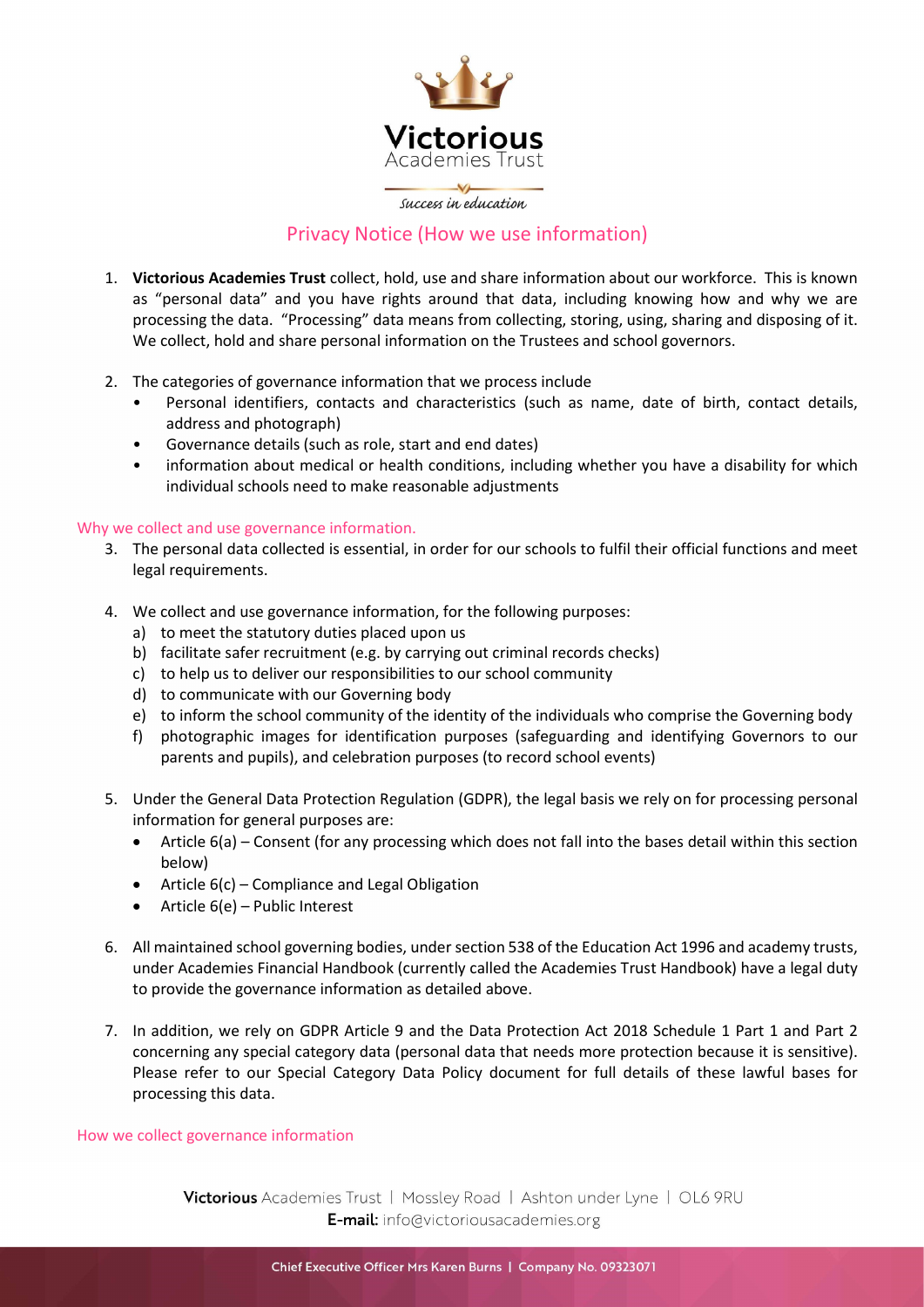

- 8. We collect personal information via this information in a variety of ways. For example, data is collected through application forms, obtained from your passport or other identity documents such as your driving licence, from forms completed by you at the start of or during your term as a Governor, from correspondence with you, or through interviews, meetings or other assessments, images provided by you or taken using school photographic equipment, local authorities, the NHS, the Police, the Disclosure and Barring Service and the Department for Education.
- 9. Governance data is essential for the school's operational use. Whilst the majority of personal information you provide to us is mandatory, some of it may be requested on a voluntary basis. In order to comply with GDPR, we will inform you at the point of collection, whether you are required to provide certain information to us or if you have a choice in this.

### How and where we store governance information

10. We securely store workforce information on individual school's IT networks. Secure storage is provided for paper based records. We hold data securely for the set amount of time shown in our data retention schedule. For more information on our data retention schedule and how we keep your data safe, please see the Policy.

## Who we share governance information with

- 11. We routinely share this information with:
	- Local Authorities (where appropriate)
	- The Department for Education
	- Our individual school's local governing boards
	- The Disclosure and Barring Service
	- Individual school communities (via the Trust and school websites)

### Why we share governance information

12. We do not share information about our workforce members with anyone without consent unless the law and our policies allow us to do so.

### Local Authority

13. Where we are required to share information about school governance with our Local Authority we do so under the terms of a Data Sharing Agreements with them.

### Department for Education

14. We share personal data with the Department for Education (DfE) on a statutory basis. We are required to share information about our governors with the Department for Education (DfE) under Section 538 of the Education Act 1996.

### Requesting access to your personal data

- 15. Under data protection legislation, you have the right to request access to information about you that we hold. To make a request for your personal information, contact the School Office, the Headteacher / Principal or the Trust Data Protection Officer.
- 16. You also have the right to:

Victorious Academies Trust | Mossley Road | Ashton under Lyne | OL6 9RU E-mail: info@victoriousacademies.org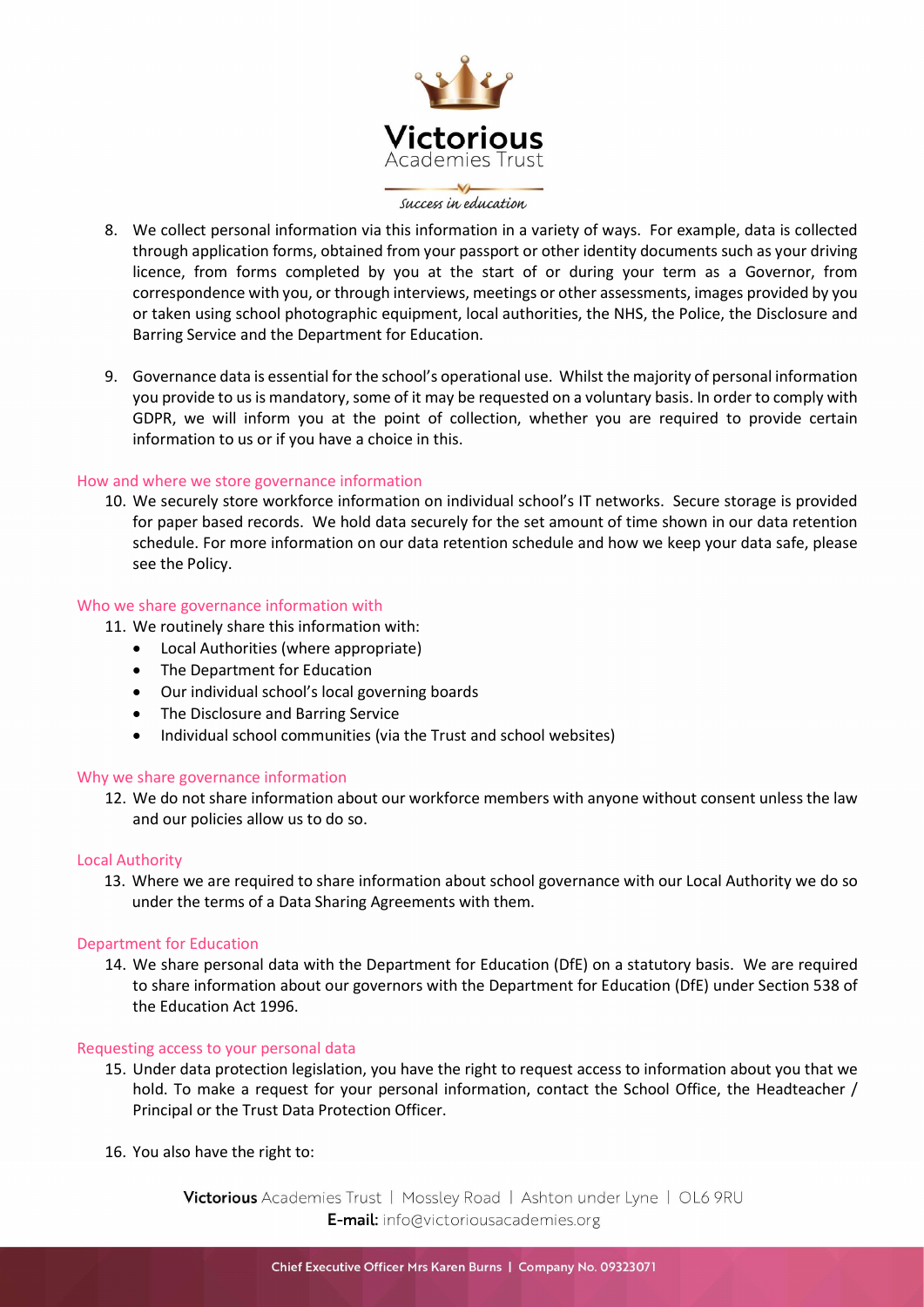

- be informed about the collection and use of your personal data.
- rectification, ie to have inaccurate personal data rectified, or completed if it is incomplete.
- erasure, often known as the 'right to be forgotten'; however, this does not apply where, amongst other things, processing is necessary to comply with a legal obligation.
- restrict processing, although, as above this is a limited right.
- object; though other than for marketing purposes, this is also limited as above.
- where we rely on your consent to process your data, you have the right to revoke that consent.
- you also have rights in relation to automated decision making and profiling, though these are not currently relevant
- finally, the right to seek redress, either through the ICO, or through the courts

### How Government uses your data

- 17. The governance data that we lawfully share with the DfE via Get Information About Schools (https://getinformation-schools.service.gov.uk/):
	- will increase the transparency of governance arrangements
	- will enable maintained schools and academy trusts and the department to identify more quickly and accurately individuals who are involved in governance and who govern in more than one context
	- allows the department to be able to uniquely identify an individual and in a small number of cases conduct checks to confirm their suitability for this important and influential role.

Note: Some of these personal data items are not publicly available and are encrypted within the GIAS system. Access is restricted to a small number of DfE staff who need to see it in order to fulfil their official duties. The information is for internal purposes only and not shared beyond the department, unless law allows it.

### Sharing by the Department of Education

- 18. The Department for Education (DfE) collects personal data from educational settings and local authorities. We are required to share information about individuals in governance roles with the (DfE) under the requirements set out in the Academies Financial Handbook – now called the Academy Trust Handbook 2021.
- 19. All data is entered manually on the GIAS system and held by DfE under a combination of software and hardware controls which meet the current government security policy framework.
- 20. To find out more about the data collection requirements placed on us by the Government and the Department for Education including the data that we share with them, go to www.gov.uk/government/news/national-database-of-governors.

### **Contacts**

21. If you have a concern about the way we are collecting or using your personal data or you would like to discuss anything in this privacy notice, we ask that you raise your concern with us in the first instance. Please contact the School Office, Headteacher or School Data Protection Officer:

DPO Phone: 01629 532888

Data Protection Officer GDPR for Schools, Derbyshire County Council DPO Email: gdprforschools@derbyshire.gov.uk

Victorious Academies Trust | Mossley Road | Ashton under Lyne | OL6 9RU E-mail: info@victoriousacademies.org